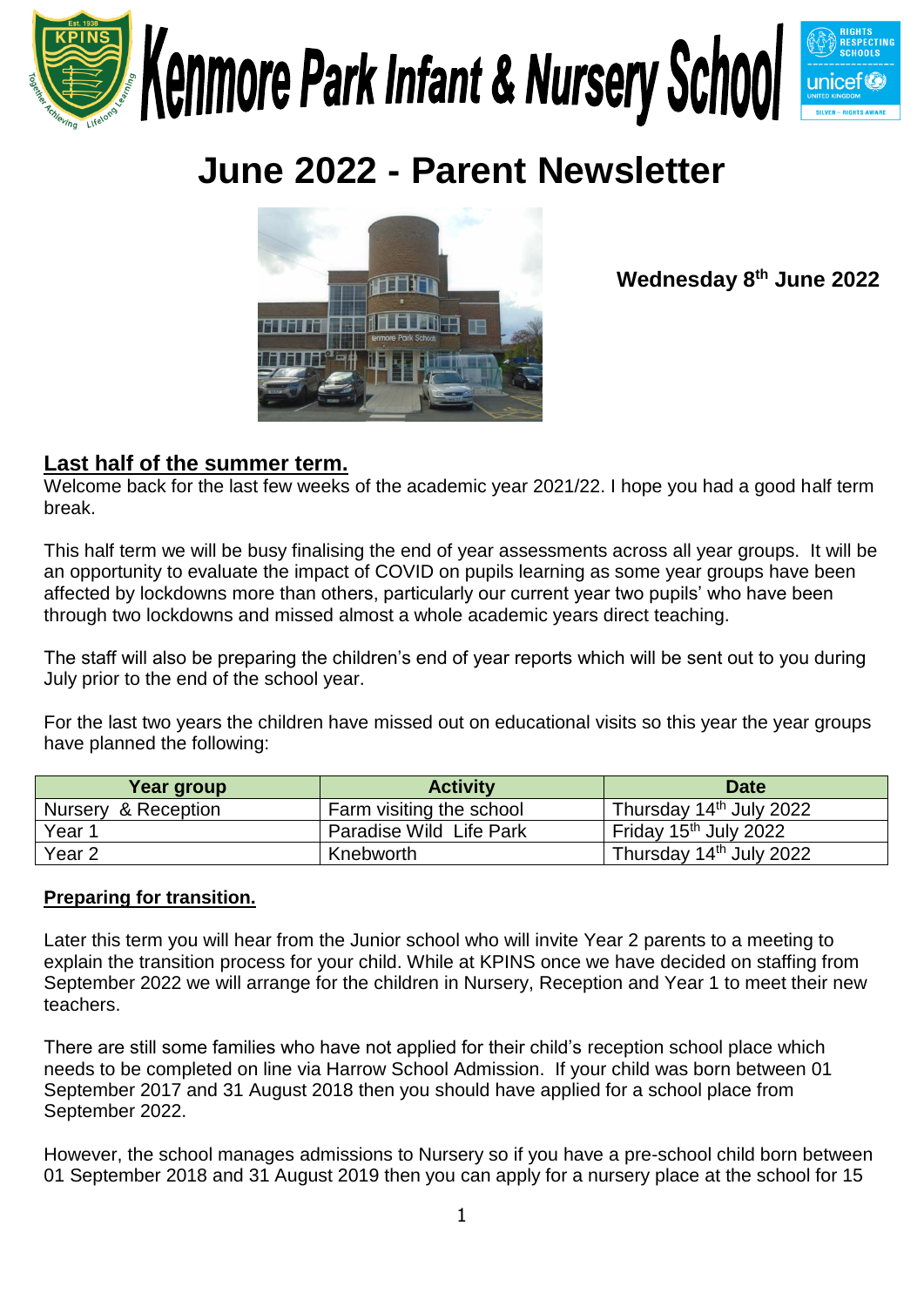hours a week. We currently have a few spaces for September in the afternoon. The afternoon session is from 12.45 – 3.45 p.m. Please visit the school office and speak to Maria Mulcahy the admissions officer who will be more than happy to help.

# **Queen's Platinum Jubilee Celebrations (70 years).**

.



The children had a lovely day on Friday 27<sup>th</sup> May as we marked the Queens Platinum Jubilee with a whole school picnic.



# **Dates for your diary.**

**What is coming up this term as part of our parental engagement session?**

| <b>Date</b>           | Year group                                     | <b>Activity</b>                                                                       | <b>Time</b> | <b>Arrangements</b>                                                                                                   | <b>Venue</b> |
|-----------------------|------------------------------------------------|---------------------------------------------------------------------------------------|-------------|-----------------------------------------------------------------------------------------------------------------------|--------------|
| 13 <sup>th</sup> June | All Year<br>groups                             | Meeting to<br>share plans for<br>a Romanian<br>Saturday<br>School at<br><b>KPINS.</b> | 9.00 a.m.   | <b>Parents Coffee</b><br>morning in the<br>school hall.                                                               | In the hall  |
| 14 <sup>th</sup> June | Reception -<br><b>Unicorn</b><br>class         | Preparation for<br>transition to<br>Year 1                                            | 9.15 a.m.   | Reception parents<br>invited to watch a<br>maths lesson<br>delivered to Sea<br>Turtle class in year<br>1.             | In the hall. |
| 15 <sup>th</sup> June | All Year<br>groups                             | <b>Healthy Eating</b><br>Presentation                                                 | <b>TBC</b>  | Details to follow                                                                                                     |              |
| 16 <sup>th</sup> June | $Reception -$<br>Fairy &<br><b>Pixie class</b> | Preparation for<br>transition to<br>Year 1                                            | 9.10 a.m.   | <b>Reception parents</b><br>invited to watch a<br>maths lesson<br>delivered to<br><b>Starfish Class in</b><br>year 1. | In the hall. |
| 20 <sup>th</sup> June | Year $1 -$<br><b>Dolphin</b><br>class          | Preparation for<br>transition to<br>Year <sub>2</sub>                                 | 9.05 a.m.   | Year 1 parents<br>invited to watch a<br>maths lesson<br>delivered to Lemur<br>class in year 2.                        | In the hall. |
| 21 <sup>st</sup> June | Year $1 -$<br><b>Starfish</b><br>class         | Preparation for<br>transition to<br>Year <sub>2</sub>                                 | 9.05 a.m.   | Year 1 parents<br>invited to watch a<br>maths lesson<br>delivered to Jaguar<br>class in year 2.                       | In the hall. |
| 23rd June             | Year $1 -$<br><b>Sea Turtle</b><br>class       | Preparation for<br>transition to<br>Year <sub>2</sub>                                 | 9.10 a.m.   | Year 1 parents<br>invited to watch a<br>maths lesson<br>delivered to<br><b>Chameleon class</b><br>in year 2.          | In the hall. |
| 27 <sup>th</sup> June | Reception -<br><b>Fairy class</b>              | Preparation for<br>transition to<br>Year 1                                            | 9.00 a.m.   | Reception parents<br>invited to watch an<br>English lesson<br>delivered to<br>Dolphin class in                        | In the hall. |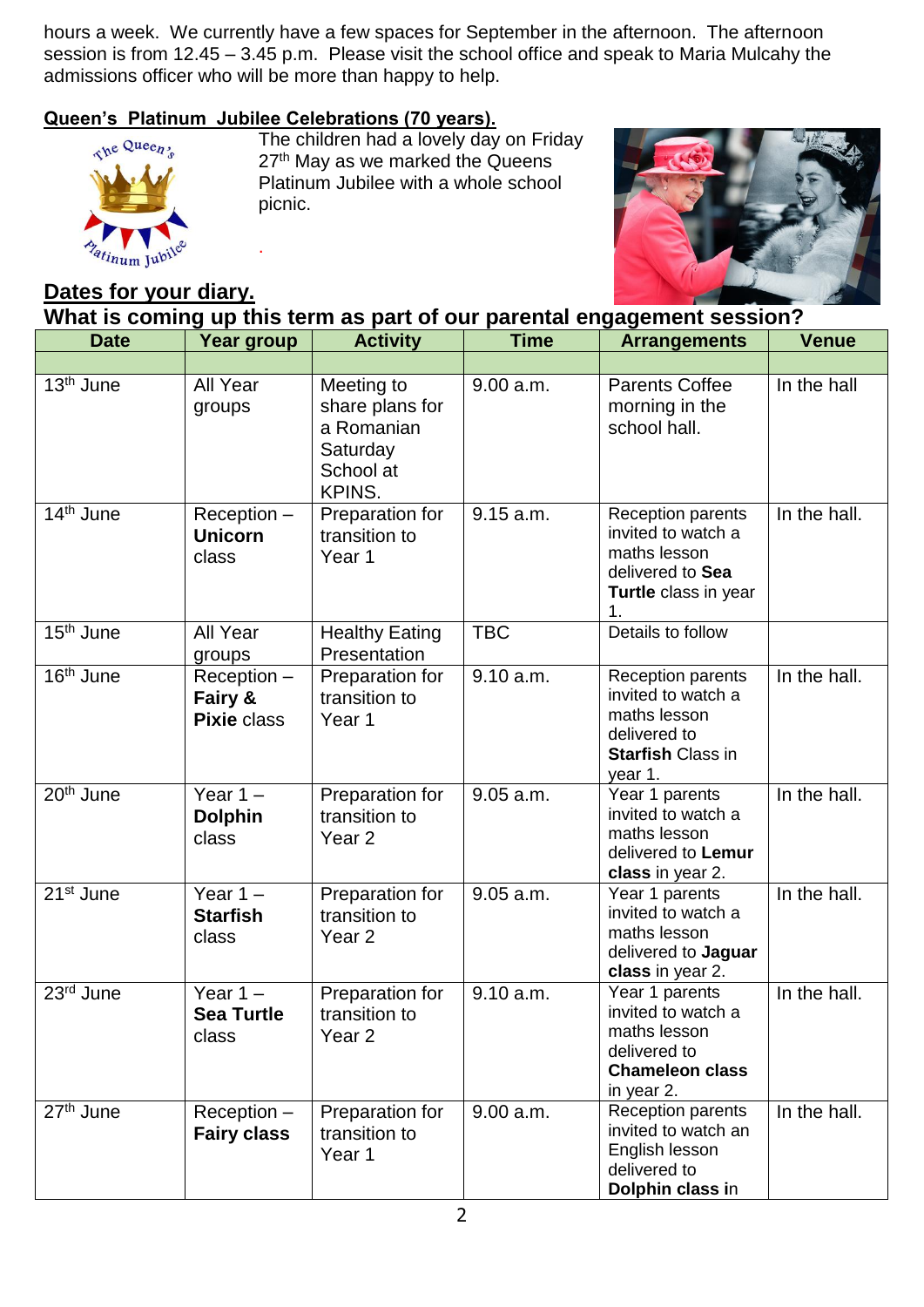|                                    |                                          |                                                                             |                                                         | Year 1.                                                                                                         |                                       |
|------------------------------------|------------------------------------------|-----------------------------------------------------------------------------|---------------------------------------------------------|-----------------------------------------------------------------------------------------------------------------|---------------------------------------|
| 28 <sup>th</sup> June              | $Reception -$<br><b>Unicorn</b><br>class | Preparation for<br>transition to<br>Year 1                                  | 9.05 a.m.                                               | Reception parents<br>invited to watch an<br>English lesson<br>delivered to Sea<br>Turtle class in<br>Year 1.    | In the hall.                          |
| 29 <sup>th</sup> June              | <b>Nursery</b>                           | Nursery parents<br>transition<br>workshop                                   | <b>TBC</b>                                              | Arrangements to be<br>confirmed.                                                                                |                                       |
| 1 <sup>st</sup> July               | Reception -<br><b>Pixie class</b>        | Preparation for<br>transition to<br>Year 1                                  | 9.10 a.m.                                               | Reception parents<br>invited to watch an<br>English lesson<br>delivered to<br>Starfish class in<br>Year 1.      | In the hall.                          |
| 4th July                           | Year $1 -$<br><b>Dolphin</b><br>class    | Preparation for<br>transition to<br>Year <sub>2</sub>                       | 9.05 a.m.                                               | Year 1 parents<br>invited to watch an<br>English lesson<br>delivered to Lemur<br>class in year 2.               | In the hall.                          |
| 5 <sup>th</sup> July               | Year $1 -$<br><b>Starfish</b><br>class   | Preparation for<br>transition to<br>Year <sub>2</sub>                       | 9.05 a.m.                                               | Year 1 parents<br>invited to watch an<br>English lesson<br>delivered to Jaguar<br>class in year 2.              | In the hall.                          |
| 7 <sup>th</sup> July               | Year $1 -$<br>Sea Turtle<br>class        | Preparation for<br>transition to<br>Year <sub>2</sub>                       | 9.10 a.m.                                               | Year 1 parents<br>invited to watch an<br>English lesson<br>delivered to<br><b>Chameleon class</b><br>in year 2. | In the hall.                          |
| $\overline{8}$ <sup>th</sup> July  | All classes                              | End of year<br>reports due out                                              |                                                         | Weduc - no paper<br>copies provided.                                                                            |                                       |
| 11 <sup>th</sup> July              | Parents<br>open<br>evening               | Parents<br>opportunity to<br>discuss their<br>child's end of<br>year report | 3.45 p.m. to 5<br>p.m.                                  | No appointments<br>required.                                                                                    | Access via<br>Moorhouse<br>Road Gate. |
| 11 <sup>th</sup> July              | All Year 2                               | Year <sub>2</sub><br>production.                                            | <b>TBC</b><br>Morning and<br>afternoon<br>performances. | <b>Final leavers</b><br>production                                                                              | In the hall.                          |
| $\overline{18}$ <sup>th</sup> July | Year 2                                   | Leaving event                                                               | Time tbc                                                | Parent invited                                                                                                  | In the hall                           |

### **Attendance highlights from the month of May**

During the month of **May,** the following classes have received certificates for the best class attendance each week and then for the overall month: **Chameleon Class.**

| <b>Week</b>   | <b>Class</b>     | % attendance |
|---------------|------------------|--------------|
| 03 - 06 May   | Chameleon        | 97.5%        |
| $09 - 15$ May | Lemur            | 100%         |
|               | Chameleon        |              |
| $16 - 20$ May | Jaguar           | 99.25 %      |
| $23 - 27$ May | Unicorn          | 97.25%       |
| <b>May</b>    | <b>Chameleon</b> | 98.1%        |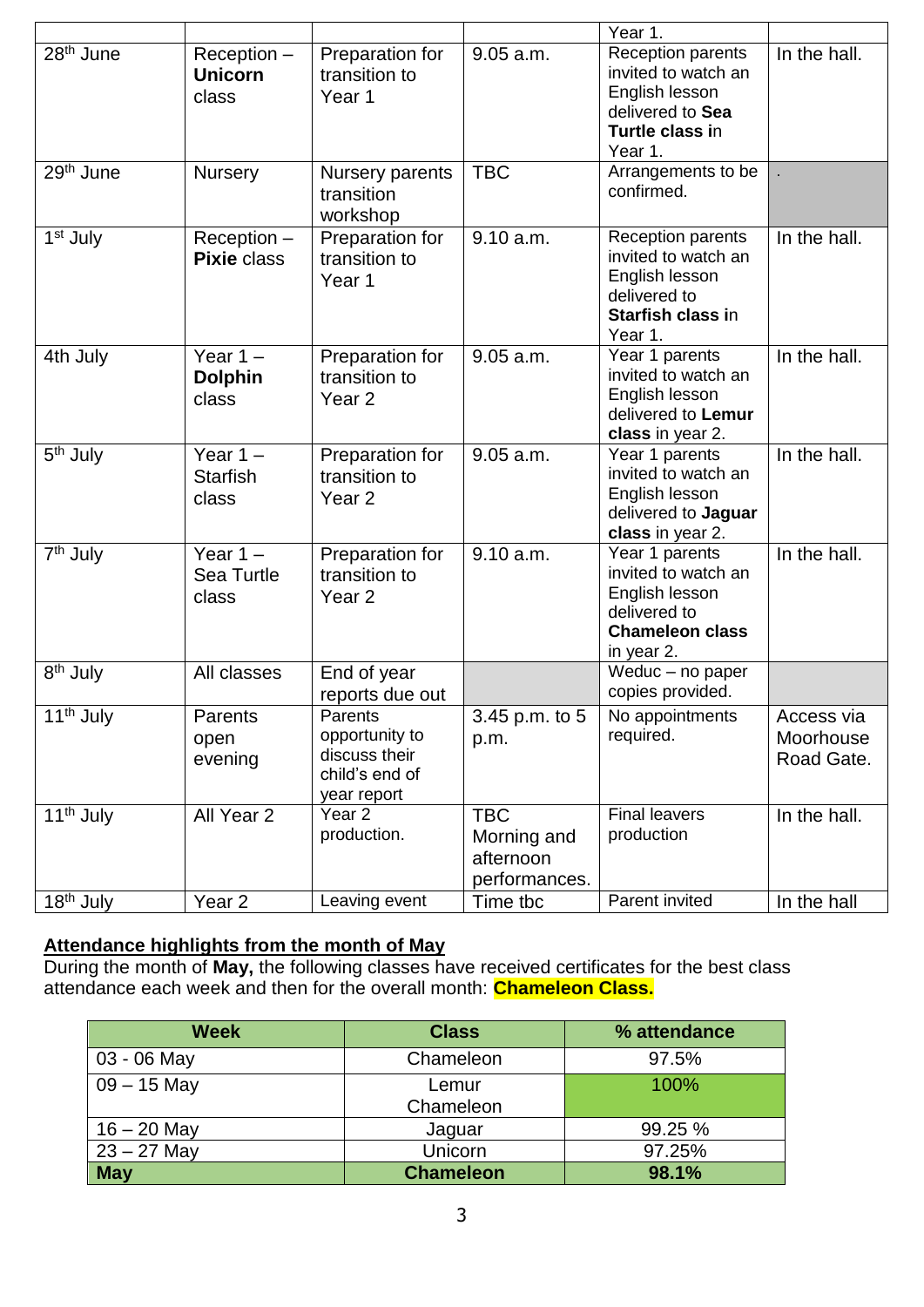# **School Travel**

We feel very strongly about how children travel to school and encourage all pupils to walk or scooter to school rather than using the car. This is good for their health and also for the environment – helping to reduce carbon dioxide and pollutions which contributes to the increase in the number of pupils suffering from Asthma! As we enter the summer term it is an ideal opportunity to encourage more walking, scootering and riding of bikes to and from school.

It is good to see so many children regularly coming to school on their bikes but, more can always join. We have designated pods for parking bikes & scooters in different areas of the school for the convenience of parents. We realise that some children live some distance away from the school and may need to come by car however, we would ask that parents park a little distance away from school and walk the rest of the route to school. As an incentive for children who walk we promote Walk on Wednesdays – 'WOW'. Children who walk to school every Wednesday of each month will receive a WOW badge at the end of the month. We look forward to your support with this initiative.

Thank you for supporting our Walk to School week event on Wednesday 25<sup>th</sup> May. We are keen to ensure the health and well-being of our pupils and educate them to learn the importance of being active. Walking to school helps to stimulate endorphins which aid concentration and learning. Walking is a great way to start the day.

All pupils that participated were entered into a prize draw and there were three lucky winners, one each from the year groups Reception, year one and year two. Each



lucky winner received a scooter. Congratulations to the winners. Please continue to walk to school regularly and remember if you need to drive, park along Kenton lane and walk up Moorhouse Road. Every little bit of daily exercise helps and will prepare your child for learning. As the weather improves there are no excuses!!!

# **Summer Term 2022**

INSET DAY (Children not in school) Friday 17 June **(Infant School ONLY) Last day of term Example 22 July (Reception finish at 2 p.m. &** Friday 22 July **(Reception finish at 2 p.m. & Years 1 & 2 at 2.15 p.m.) No afternoon nursery.**

**Remember the new school term dates can be found on the school website and were shared in last months parents' newsletter.**

## **Autumn Term 2022**

INSET DAY 1 (Children not in school) INSET DAY 2 (Children not in school) **First day of school** Monday 5 September Back to school Monday 31 October **Last day of term** Example 2 p.m. **Friday 16 December (finish at 2 p.m. Example 2 p.m. Friday 16 December (finish at 2 p.m.** 

Thursday 1 September Friday 2 September **Half term** Monday 24 October – Friday 28 October **Reception & 2.15 p.m. KS 1)**

### **Attendance**

I would like to remind parents that the school year ends on Friday 22<sup>nd</sup> July at 2 p.m. for Reception pupils and 2.15 p.m. for pupils in Year 1 & 2 who are all expected to complete the school term on that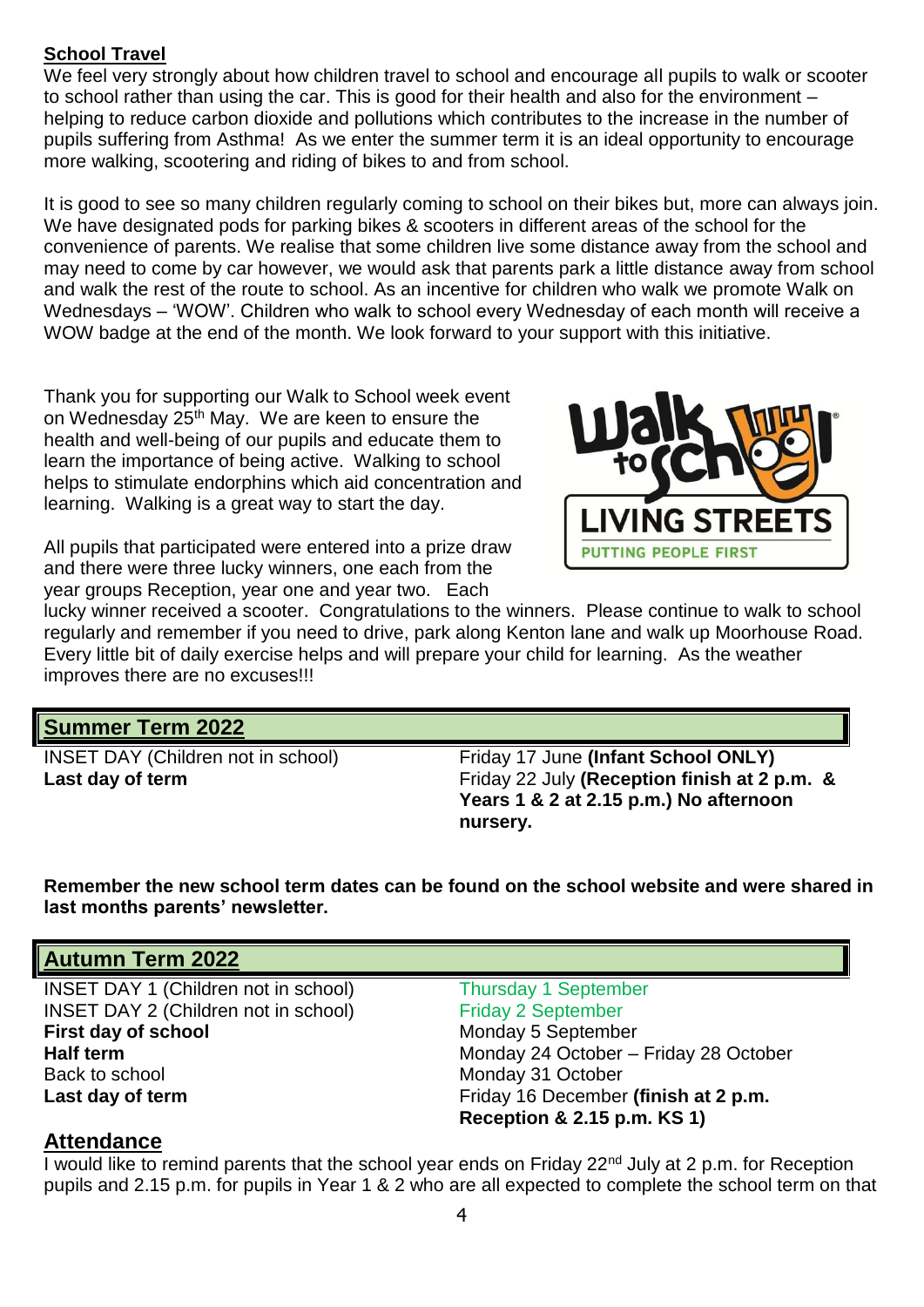day and NO EARLIER. Any absences during that week will not be authorised and parents could face severe penalties!

Please note the timings of the school day:

It is important to ensure that children attend school regularly and equally importantly on time – **NOT LATE!!!! You could receive an EPN!**

## **Achievement nominations first half of the Summer term 2022**.

Each half term, class teachers nominated pupils from the class to receive a certificate for their efforts and achievements. At such times, under usual circumstances we would invite parents of the pupils to attend a special assembly held in school

Unfortunately, due to the heightened risks of transmission presented by COVID, we want to ensure that our school community continues to keep safe. Therefore, we are celebrating the children's achievements in this months' newsletter. The children will have received their certificates during a virtual class assembly.

| <b>Class</b>      | <b>Name</b>  | <b>Reason for nomination</b><br>Is for                                                                                                                                  |  |
|-------------------|--------------|-------------------------------------------------------------------------------------------------------------------------------------------------------------------------|--|
| <b>Fairy</b>      | Hafsah       | For working hard in all areas of learning                                                                                                                               |  |
|                   | Param        | For very good progress in reading and writing                                                                                                                           |  |
|                   | lanis        | For having a very good understanding of<br>numbers and number composition.                                                                                              |  |
| <b>Pixie</b>      | Rahil        | For showing great interest in Maths and<br>challenging himself to do better.                                                                                            |  |
|                   | Ahmed        | For improving his segmenting and blending<br>skills.                                                                                                                    |  |
|                   | Luca         | For showing improvement in all areas of<br>learning.                                                                                                                    |  |
| <b>Unicorn</b>    | Alymar       | For making amazing progress in her reading<br>and writing. She is becoming a super<br>independent learner.                                                              |  |
|                   | Jamal        | For settling in so well to unicorn class. He is<br>always sensible and tries so hard in all the<br>learning activities.                                                 |  |
|                   | Jeeyansh     | For focusing on independent activities and trying<br>his best in all areas of learning.                                                                                 |  |
| <b>Dolphin</b>    | Daria        | For being a keen learner who works hard and<br>always tries her best.                                                                                                   |  |
|                   | Lucas Matei  | For becoming a more independent learner who<br>tries his best.                                                                                                          |  |
|                   | Rebeca Ioana | For being a keen learner who works hard and<br>answers lots of questions.                                                                                               |  |
| <b>Sea Turtle</b> | Hawa         | For being a keen learner who works hard in<br>Phonics and this has helped her in reading and<br>writing sentences independently. She is a happy<br>member of the class. |  |
|                   | Mariglena    | For working hard this term to improve her<br>reading and writing. She responds positively to<br>any feedback given and is a happy, helpful<br>member of the class.      |  |
|                   | Michael      | For being a happy, popular member of the class<br>who has developed in confidence. He enjoys<br>reading and is beginning to segment and blend                           |  |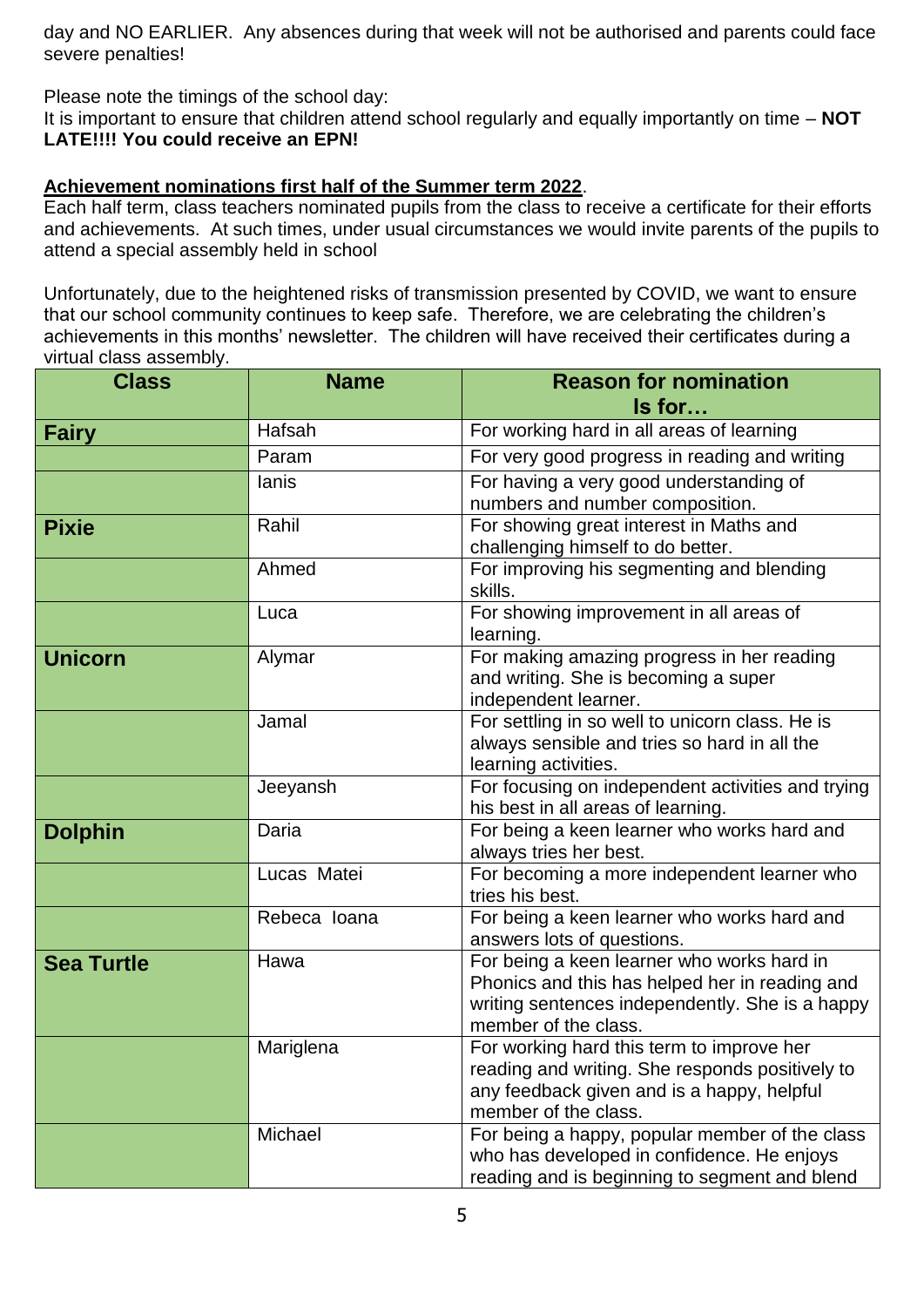|                  |                    | words. He has worked hard on improving his<br>letter formation.                                                                                               |
|------------------|--------------------|---------------------------------------------------------------------------------------------------------------------------------------------------------------|
|                  | <b>Matthew</b>     | For developing the confidence to participate in<br>class discussions. He has improved in his<br>reading and writing and works hard to learn his<br>spellings. |
| <b>Starfish</b>  | Charlie            | For being resilient and reflective. Improving his<br>reading, writing and maths.                                                                              |
|                  | Aalia              | For always showing good effort in all areas of<br>the curriculum and for being a respectful and<br>helpful pupil.                                             |
|                  | Melany             | For being resilient and reflective. Improving her<br>reading, writing and maths.                                                                              |
| <b>Chameleon</b> | Yusef              | For always displaying kindness and respect to<br>his peers.                                                                                                   |
|                  | Rebeca             | For challenging herself to join in more with class<br>discussions. She has contributed some lovely<br>ideas to discussions.                                   |
| Jaguar           | <b>lustin</b>      | For always listening during lessons and for<br>being an enthusiastic learner.                                                                                 |
|                  | Joshua             | For working very hard and making progress with<br>his writing and maths.                                                                                      |
|                  | <b>Patrick</b>     | For working very hard to make progress with his<br>reading and maths.                                                                                         |
|                  | <b>Colin Kevin</b> | For working very hard to make progress with his<br>reading and writing.                                                                                       |
| Lemur            | Aarav              | For settling in so quickly at KPINS and for also<br>showing enthusiasm towards his learning.                                                                  |
|                  | Patric             | For working hard and trying his best in class.<br>Well done Patric!                                                                                           |
|                  | Mahi               | For concentrating well in her lessons and for<br>becoming more confident now to make valuable<br>contributions in class.                                      |



# **REMINDER:**

# **COMPULSARY SCHOOL UNIFORM & PE UNIFORM CONVENES FROM SEPTEMBER!**

Please be reminded that the school takes a hard line regarding compliance with the school uniform. It is parents' responsibility to ensure that their child is wearing the school uniform as stipulated in the school prospectus and website. On Wednesdays we require all children in Year 1 and 2 to wear the schools PE uniform which comprises of **Grey joggers (Option of black shorts in the summer) a grey top** and **black trainers/plimsolls** and **not**



**their own sportswear.** This uniform can also be worn for PE lessons, in line with their class timetables, on days other than Wednesday. All Uniform orders can be made via the Weduc App at the school shop.